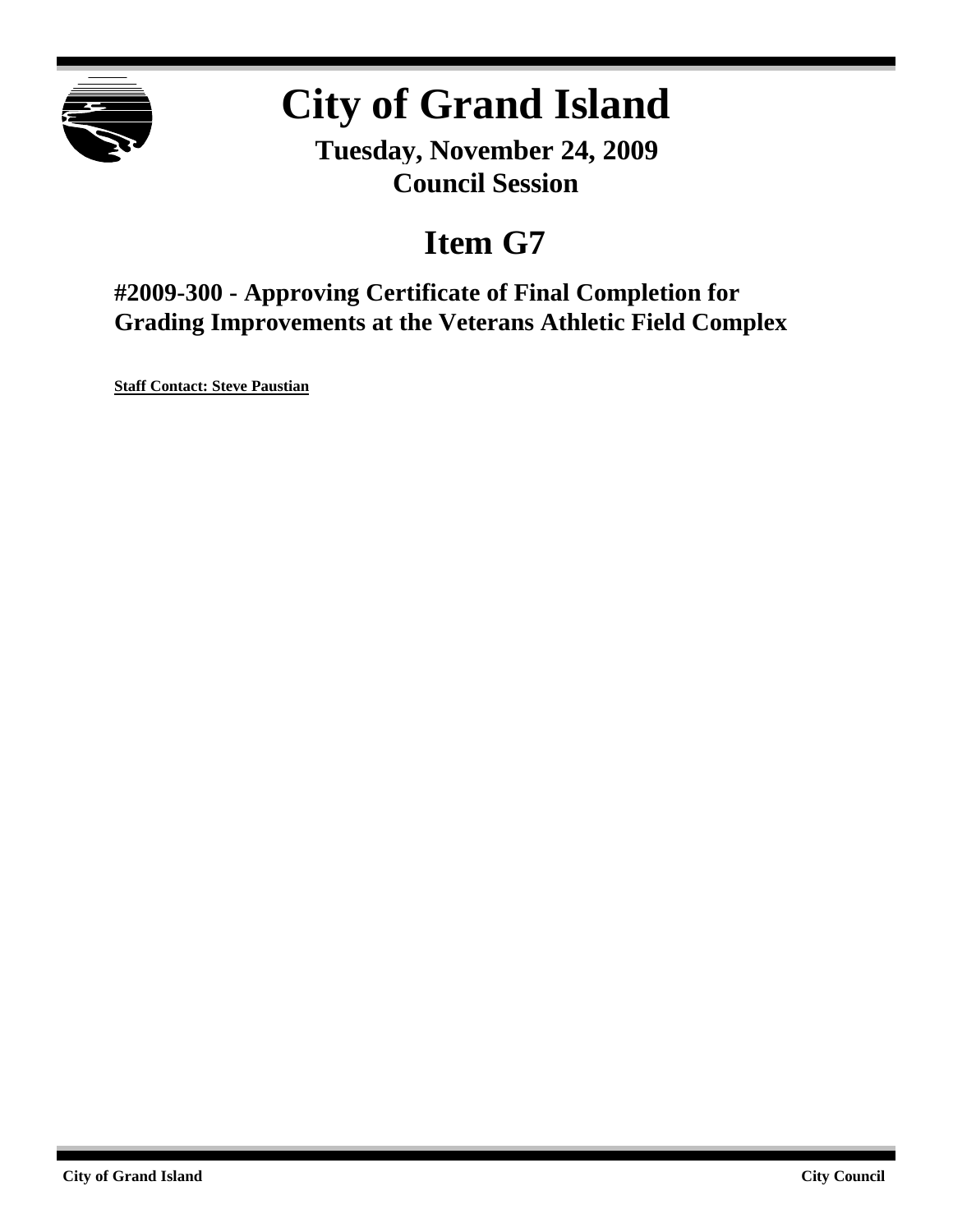## **Council Agenda Memo**

| From:                          | <b>Steve Paustian, Parks and Recreation Director</b>                                           |
|--------------------------------|------------------------------------------------------------------------------------------------|
| <b>Meeting:</b>                | November 24, 2009                                                                              |
| Subject:                       | Certificate of Final Completion-Grading Improvements<br><b>Veterans Athletic Field Complex</b> |
| <b>Item <math>\#</math>'s:</b> | $G-7$                                                                                          |
| $Presenter(s):$                | <b>Steve Paustian, Parks and Recreation Director</b>                                           |

## **Background**

A contract was entered into with Slepicka Construction on September 8, 2009 for the grading improvements at the Veterans Athletic Field Complex.

### **Discussion**

All work associated with this contract has been completed and it is appropriate at this time to close out the contract.

## **Alternatives**

It appears that the Council has the following alternatives concerning the issue at hand. The Council may:

- 1. Move to approve
- 2. Refer the issue to a Committee
- 3. Postpone the issue to future date
- 4. Take no action on the issue

## **Recommendation**

City Administration recommends that the Council approve the certificate of final completion and make final payment to Slepicka Construction in the amount of \$10,127.44.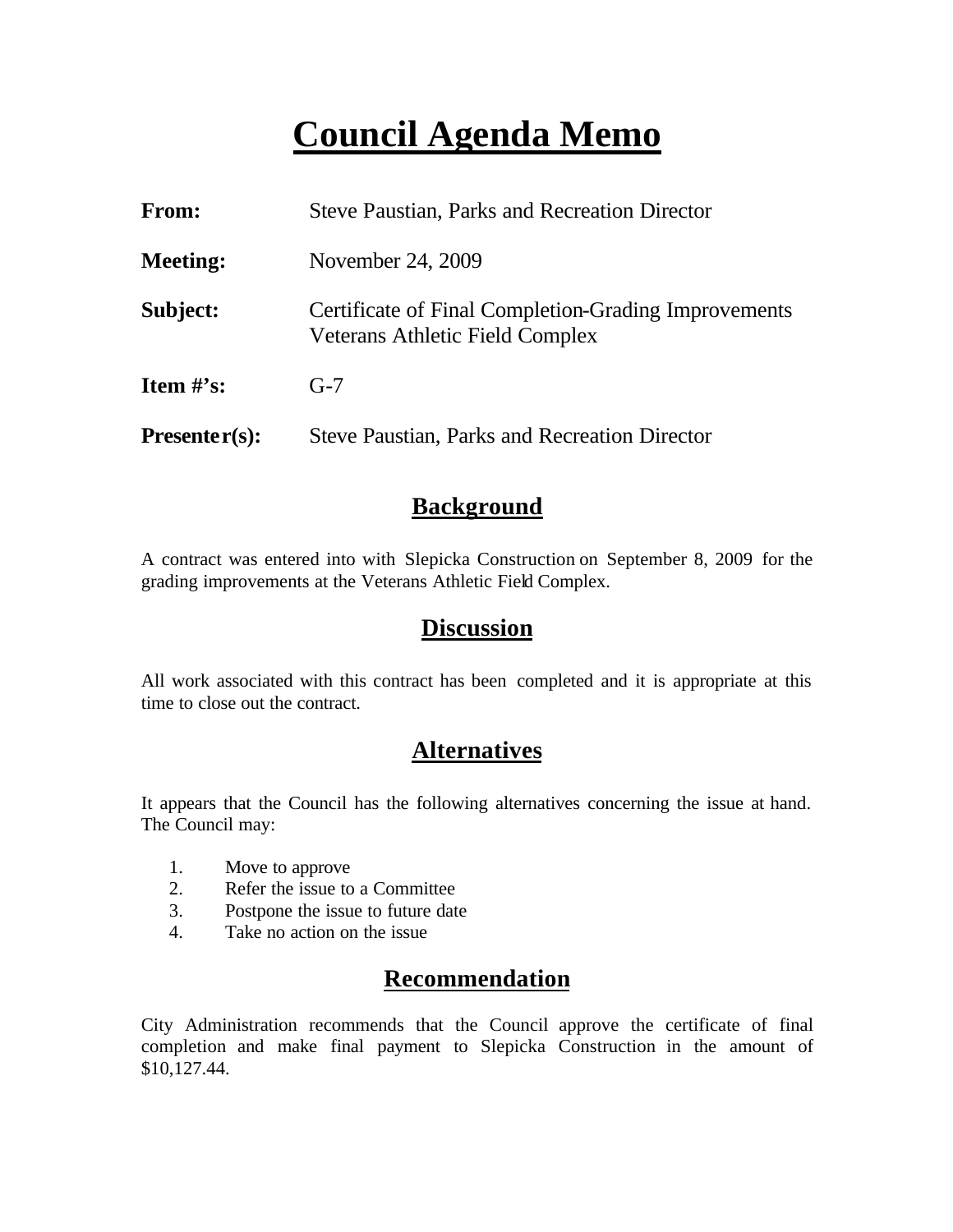## **Sample Motion**

Move to close out the contract with Slepicka Construction and make final payment in the amount of \$38,611.27 to Slepicka Construction for the grading improvements at the Veterans Athletic Field Complex.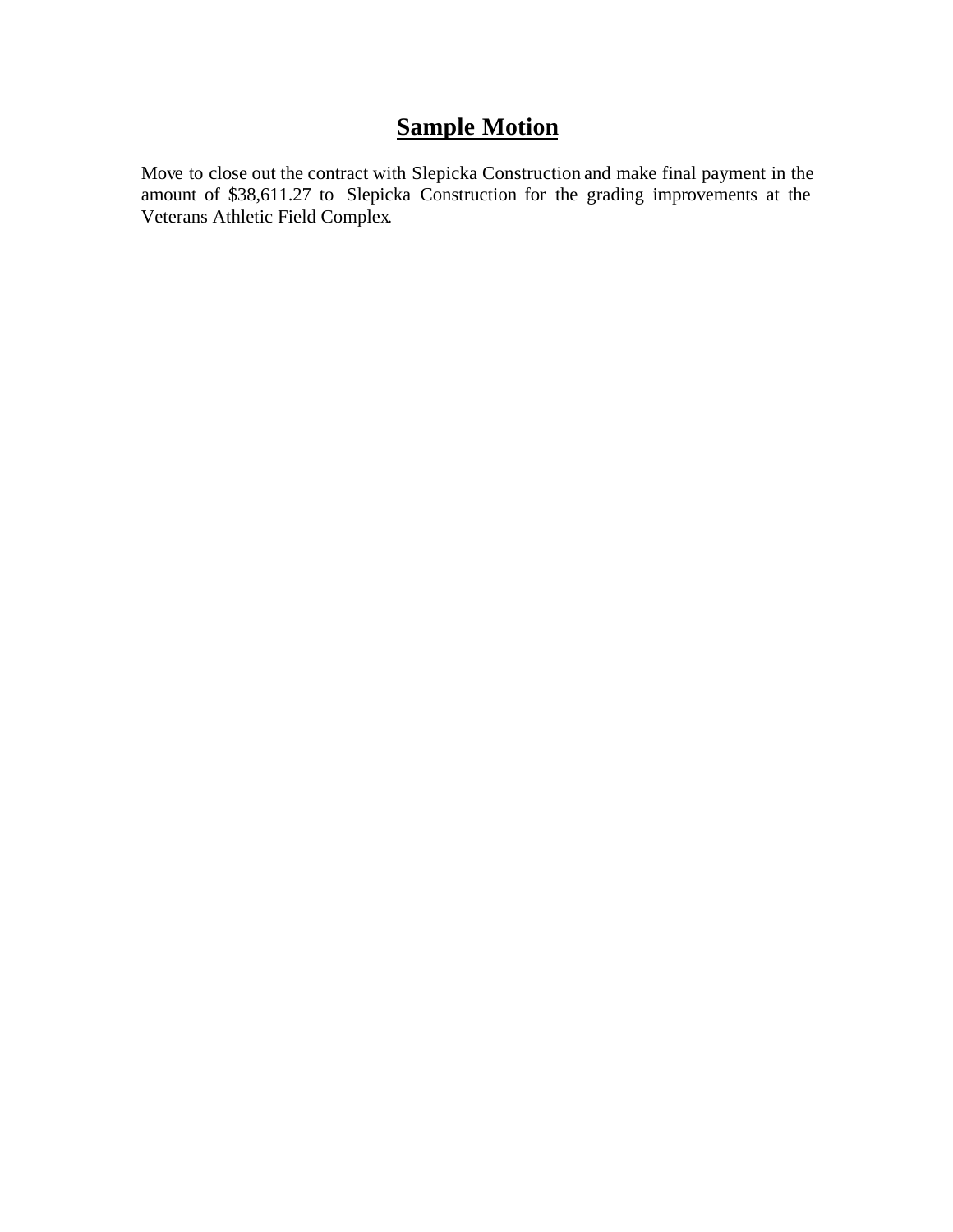#### **CERTIFICATE OF FINAL COMPLETION AND ACCEPTANCE**

#### **GRADING IMPROVEMENTS VETERANS ATHLETIC FIELD COMPLEX**

#### CITY OF GRAND ISLAND, NEBRASKA **NOVEMBER 24, 2009**

#### TO THE MEMBERS OF THE COUNCIL **CITY OF GRAND ISLAND GRAND ISLAND, NEBRASKA**

This is to certify that the Grading Improvements at the new Veterans Athletic Field Complex has been fully completed by Slepicka Construction Co. from Dorchester, Nebraska under contract dated September 8, 2009. The scope of the project was increased by  $$14,543.44$  as per change orders #1 and #2. All other work has been completed in accordance with the terms, conditions, and stipulations of said contract and complies with the contract, the plans, and the specifications. The work is hereby accepted for the City of Grand Island, Nebraska, by the Parks and Recreation Director in accordance with the provisions of the terms of the above said contract.

Respectfully submitted. au C سد هم مسمو Steve Paustian

Parks and Recreation Director

TO THE MEMBERS OF THE COUNCIL **CITY OF GRAND ISLAND GRAND ISLAND, NEBRASKA** 

I hereby recommend that the Certificate of Final Completion and Acceptance be approved and warrants issued from Account No. 40044450-90122 to Slepicka Construction Co. in the final payment amount of \$10,127.44.

Respectfully submitted,

Margaret Hornady Mayor